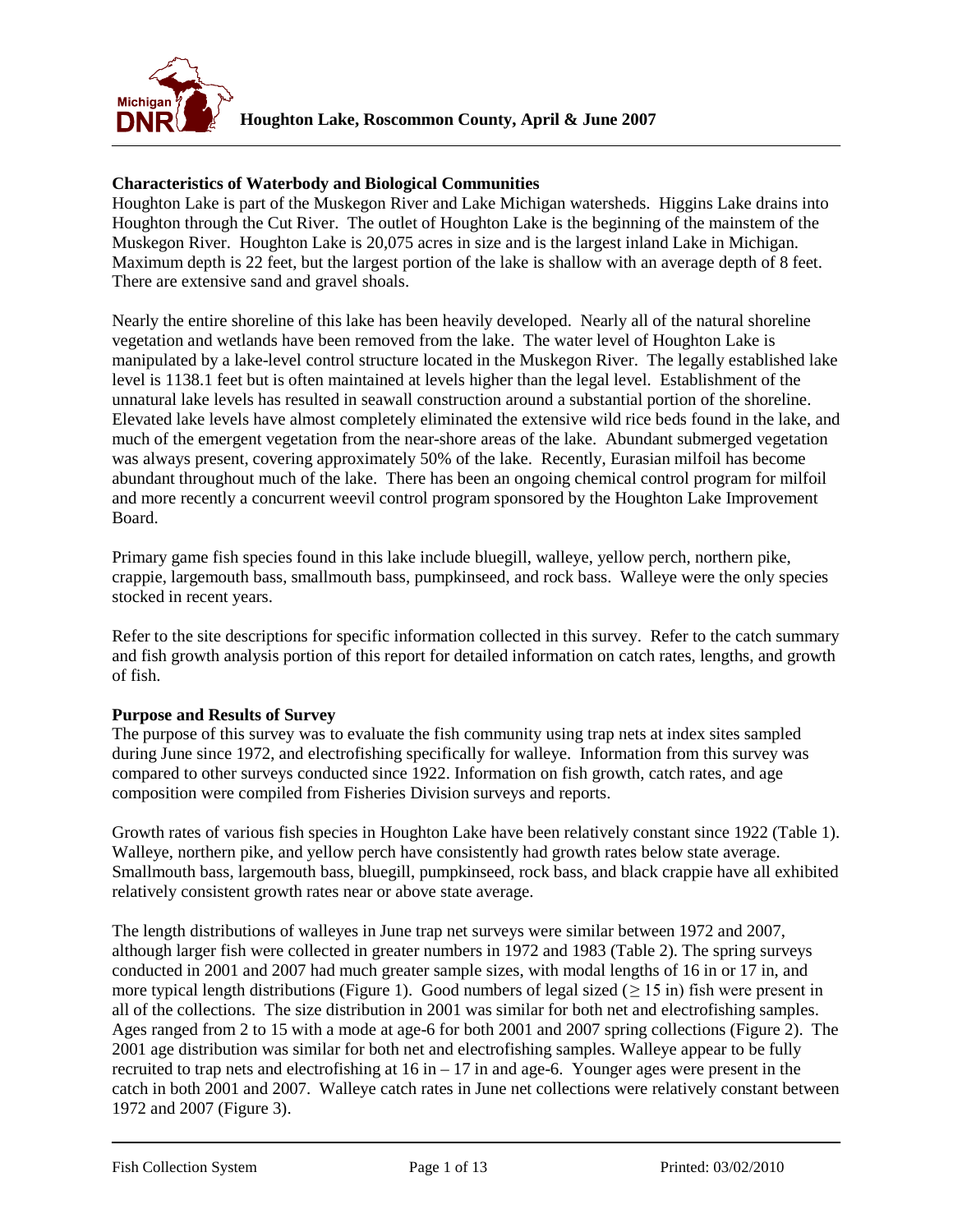

The length distributions of northern pike in June trap net samples were similar between 1972 and 2007 with a low percentage of fish in the legal ( $\geq$  24 in) size range (Table 3). Sample sizes of northern pike in the 2001 spring trap net collections were much larger with a greater size range. Approximately 27% of the northern pike collected in 2001 were legal size. The catch of larger fish in the 2001 spring trap nets may indicate greater vulnerability of larger fish in the spring, but the greater effort expended may also have been a factor. Age distributions of northern pike from trap net collections in June 2007 and spring 2001 were similar (Figure 4). Northern pike appear to be fully vulnerable to trap and fyke nets at 20 in and age-3. June trap net catch rates of northern pike in 2007 were threefold greater than in any previous surveys (Figure 3).

Bluegill collections in June trap nets contained many large fish in all years between 1972 and 2007 (Table 4). Modal lengths have been 6 in, 7 in and 9 in and average lengths have ranged from 6.5 in to 8.8 in. Annual ranking of bluegill sizes have ranged from Good to Superior and ranking of growth rates have ranged from Satisfactory to Superior based on Schneider's (1990) classification methods (Table 5). Catch rates of bluegill in June trap nets have increased each year since 1983 (Figure 3).

Length ranges and average lengths for smallmouth bass, largemouth bass, pumpkinseed, black crappie, and rock bass indicated good size structure and continued natural reproduction for these species (Table 6). Other species of fish present in the catch included channel catfish, brown bullhead, bowfin, common carp, longnose gar, and white sucker.

## **Conclusions and Recommendations**

During the 1920's and 1930's northern pike and walleye were the predominant species in the Houghton Lake fishery (Laarman 1976). During the mid-1930s, the catch of northern pike declined dramatically and panfish catch increased proportionally. This shift in dominance of northern pike to panfish resulted from the filling of wetlands and shoreline development of Houghton Lake, with resulting loss of spawning habitat for northern pike. Survey data through 1972 generally indicated that growth rates of yellow perch, northern pike, and walleye were below state average, while growth rates of other game species were near or above state average (Laarman 1976). Similar trends in growth continue through 2007.

The walleye population appears to have been stable between 1972 and 2007. Length distributions, age distributions, growth, and catch rates remain relatively unchanged. Modal lengths in the catch have been 16 - 17 in and good numbers of fish larger than 15 in were present. Anglers reported low catches of walleye during recent years which are not consistent with survey information. Clark et al. (2004) estimated adult walleye abundance in 2001 at approximately 58,000-60,000 (3/acre). They found that walleye abundance and harvest per acre were average or above compared to other Michigan lakes, and total mortality and exploitation were average.

The length and age distributions of northern pike do not appear to have changed substantially between 1972 and 2007. However, the catch rate tripled since the last survey in 1998. The high catch rate is consistent with angler reports of catching many sublegal fish in recent years. This indicates a strong yearclass was recently produced. Growth can be affected by high population abundance but the 2007 growth rate was similar to historical growth rates. Clark et al. (2004) found harvest per acre of northern pike was above average for Houghton Lake in 2001, but population density was below average (0.3 – 1.6 /acre of  $\geq$ age-2 fish). Total mortality and exploitation were average to above average compared to other Michigan lakes. Harvest of northern pike was much greater in winter than in summer.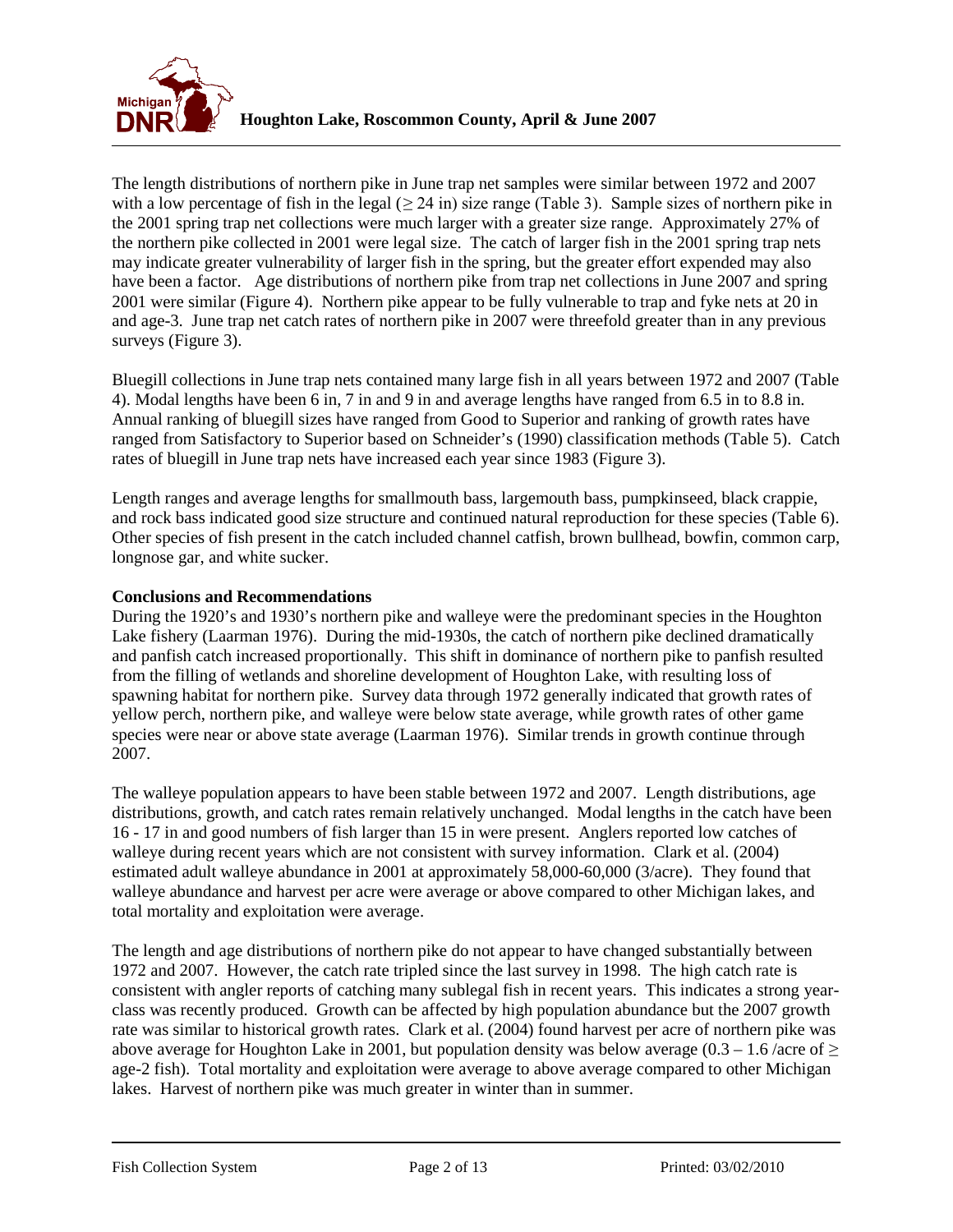

The effectiveness of sampling northern pike with trap nets in June should be evaluated. Although CPUE can be high in June samples, larger fish may be more vulnerable during spring, or greater effort may need expended to capture a representative sample of larger fish during June.

Bluegill sizes and growth rates ranged from Satisfactory to Superior in all years between 1972 and 2007. Catch rates in trap nets have increased steadily since 1983. This is inconsistent with angler reports of poor bluegill catches during recent years. Other panfish also appear to have good size structure and large mean sizes. The panfish populations appear in good condition with no substantial changes since 1972.

Clark et al. (2004) found that total fish harvest from Houghton Lake during summer 2001 and winter 2002 was 386,287 fish. Panfish (bluegill, yellow perch, black crappie, pumpkinseed, and rock bass) accounted for 92.2% of the harvest, with 152,237 bluegill harvested. Predator species accounted for 7.7 % of the harvest including smallmouth bass (1,888), largemouth bass (340), walleye (18,265), and northern pike (9,291). A small number of white suckers were also harvested.

Overall, the fisheries of Houghton Lake are dominated by panfish, walleye, and northern pike. The 2007 survey indicates stable or increasing abundance of these species. Substantial changes in growth rates and sizes were not evident.

Healthy biological communities in lakes require suitable natural habitat. Human development within the lake watershed, along the shoreline, and in the lake proper has a tendency to change and diminish natural habitat. Appropriate watershed management is necessary to sustain healthy biological communities, including fish, invertebrates, amphibians, reptiles, birds and aquatic mammals. Generally for lakes this includes maintenance of water quality, especially for nutrients; preservation of natural shorelines, especially shore contours and vegetation; and preservation of bottom contours, vegetation, and wood debris within the lake. The reader should refer to the Conservation Guidelines for Michigan Lakes and Associated Wetlands (MDNR Fisheries Division Special Report Number 38), and the Muskegon River Watershed Assessment (MDNR Fisheries Division Special Report Number 19) for a detailed discussion of appropriate watershed management techniques for Houghton Lake.

## **References**

Clark, R. D., Jr., P.A. Hanchin, and R. N. Lockwood. 2004. The fish community and fishery of Houghton Lake, Roscommon County, with emphasis on walleyes and northern pike. Michigan Department of Natural Resources, Fisheries Division Special Report 30, Ann Arbor.

Laarman, P. W. 1976. The sport fisheries of the twenty largest inland lakes in Michigan. Michigan Department of Natural Resources, Fisheries Division Research Report 1843, Ann Arbor.

O'Neal, R. P. 1997. Muskegon River watershed assessment. Michigan Department of Natural Resources, Fisheries Division Special Report 19, Ann Arbor.

O'Neal, R. P., and G. J. Soulliere. 2006. Conservation guidelines for Michigan lakes and associated wetlands. Michigan Department of Natural Resources, Fisheries Division Special Report 38, Ann Arbor.

Schneider, J. C. 1990. Classifying bluegill populations from lake survey data. Michigan Department of Natural Resources, Fisheries Division Technical Report 90-10, Ann Arbor.

Schrouder, K. S. 1993. Houghton Lake, Roscommon County, status of the fishery report. Michigan Department of Natural Resources, Fisheries Division, Ann Arbor.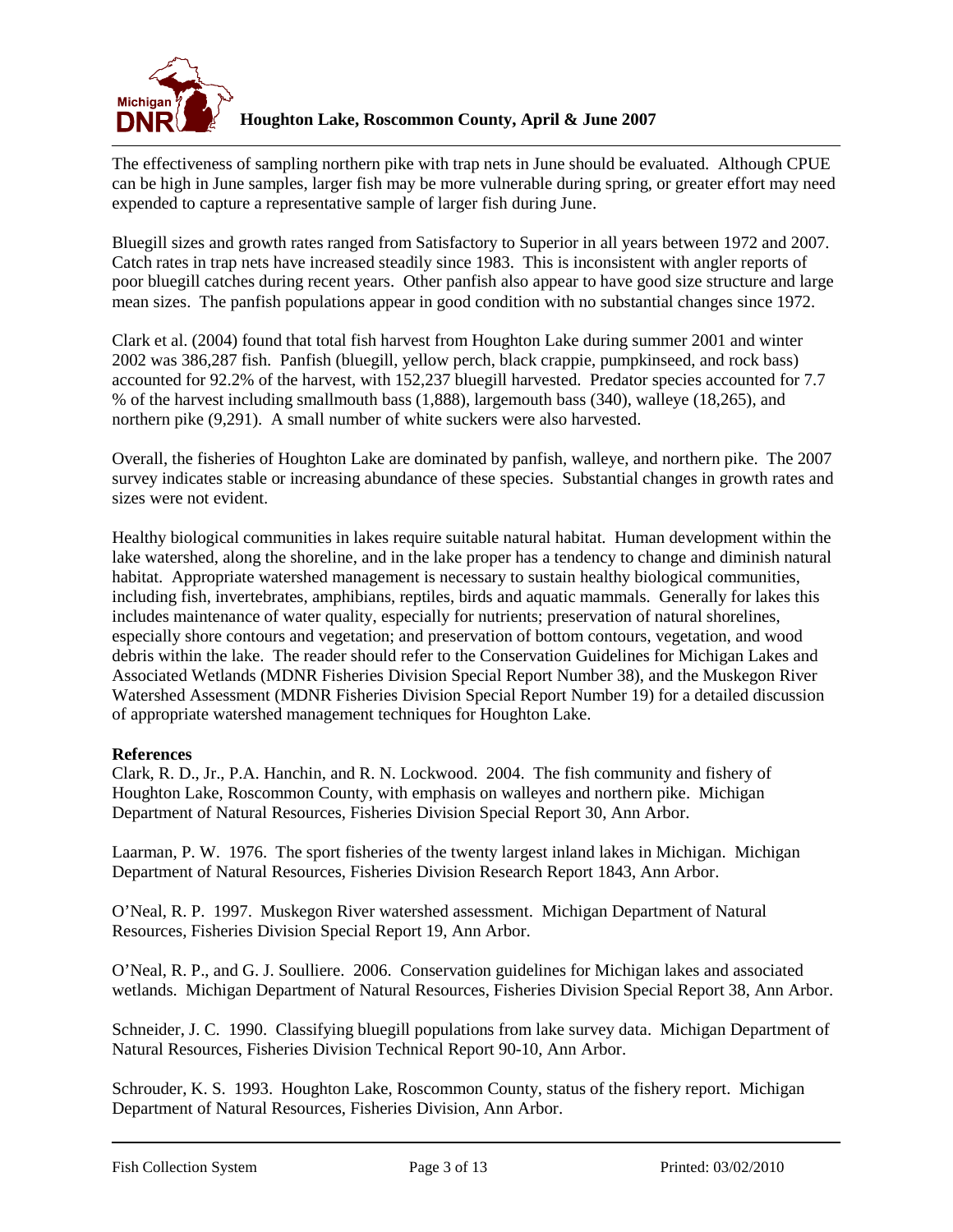



Figure 1. Length distribution of walleyes in Houghton Lake, from spring collections in 2001 and 2007.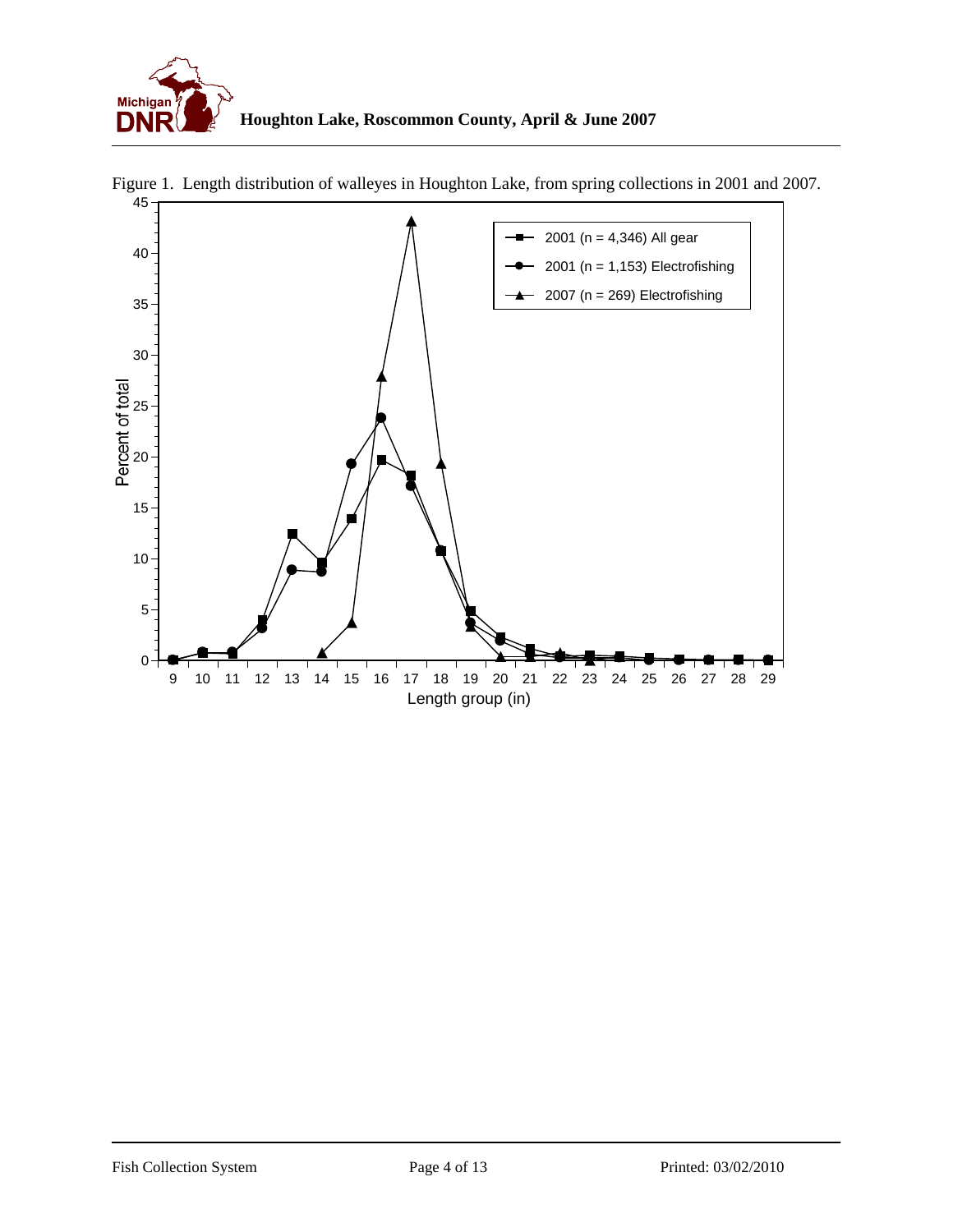



Figure 2. Age distribution (apportioned by length-age keys) of walleyes in Houghton Lake, from spring collections in 2001 and 2007.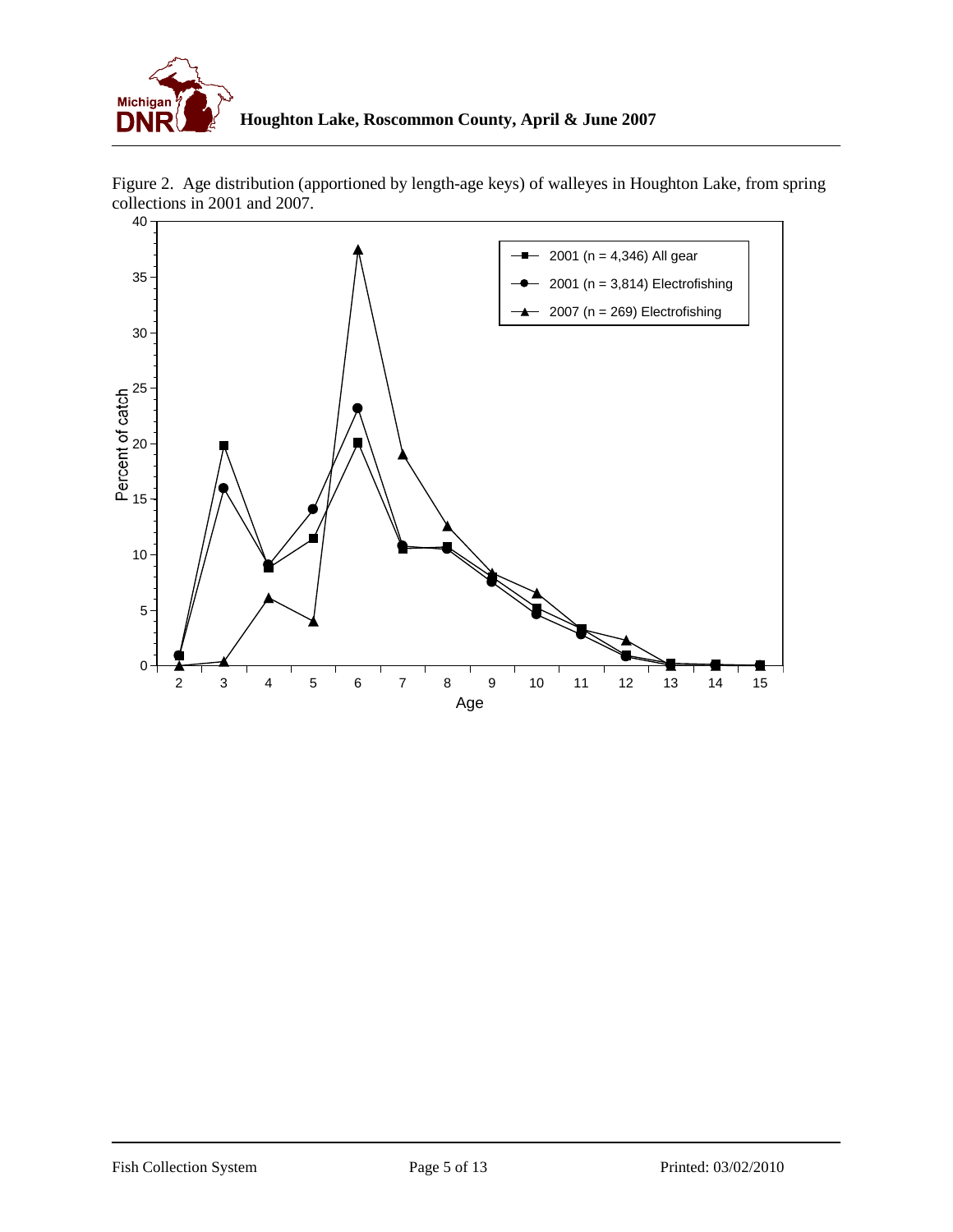

Figure 3. Catch rates of walleye, northern pike, and bluegill in Houghton Lake, from June trap net collections between 1972 and 2007.

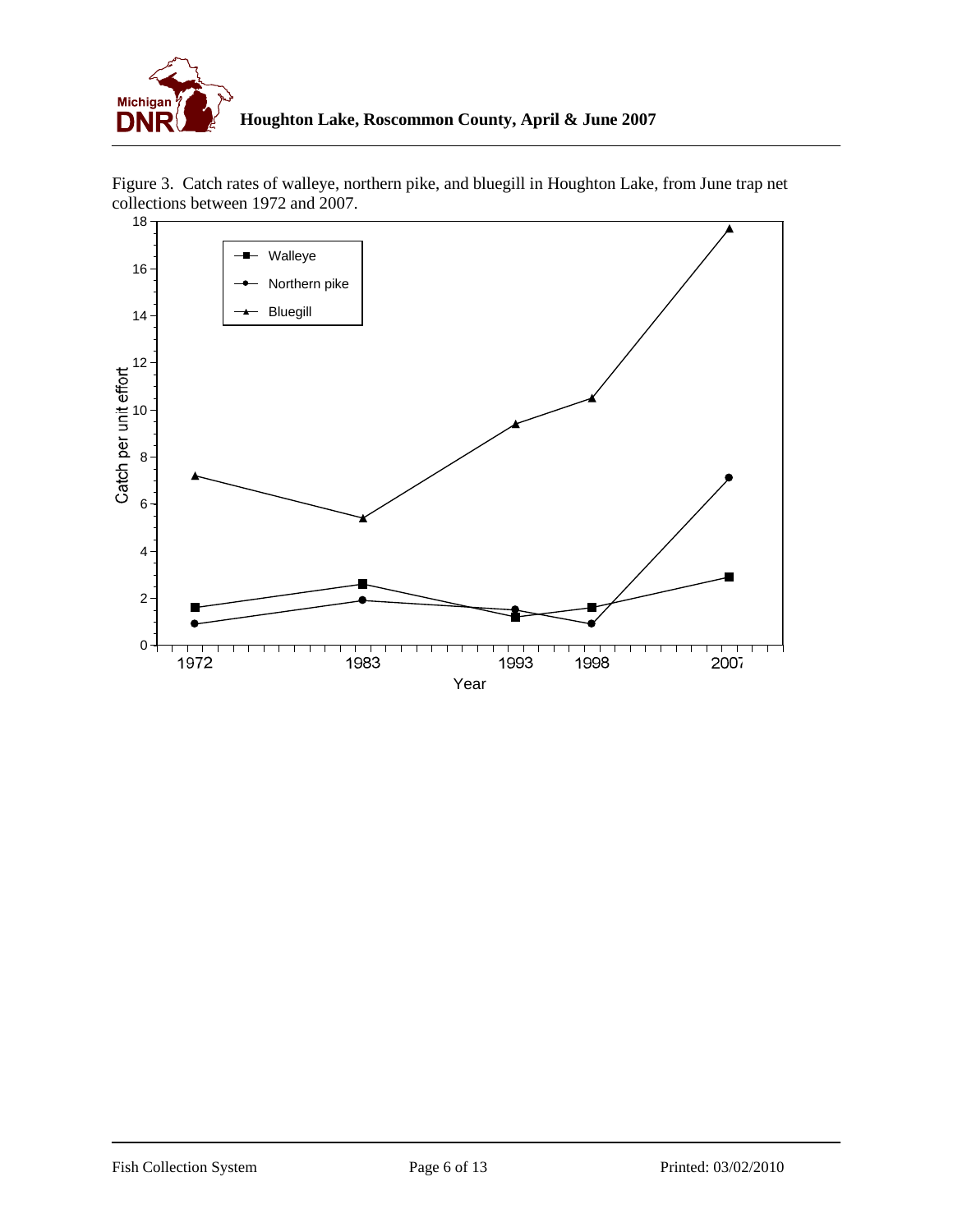



Figure 4. Age distribution (apportioned by length-age keys) of northern pike in Houghton Lake, from trap net collections in spring 2001 and June 2007.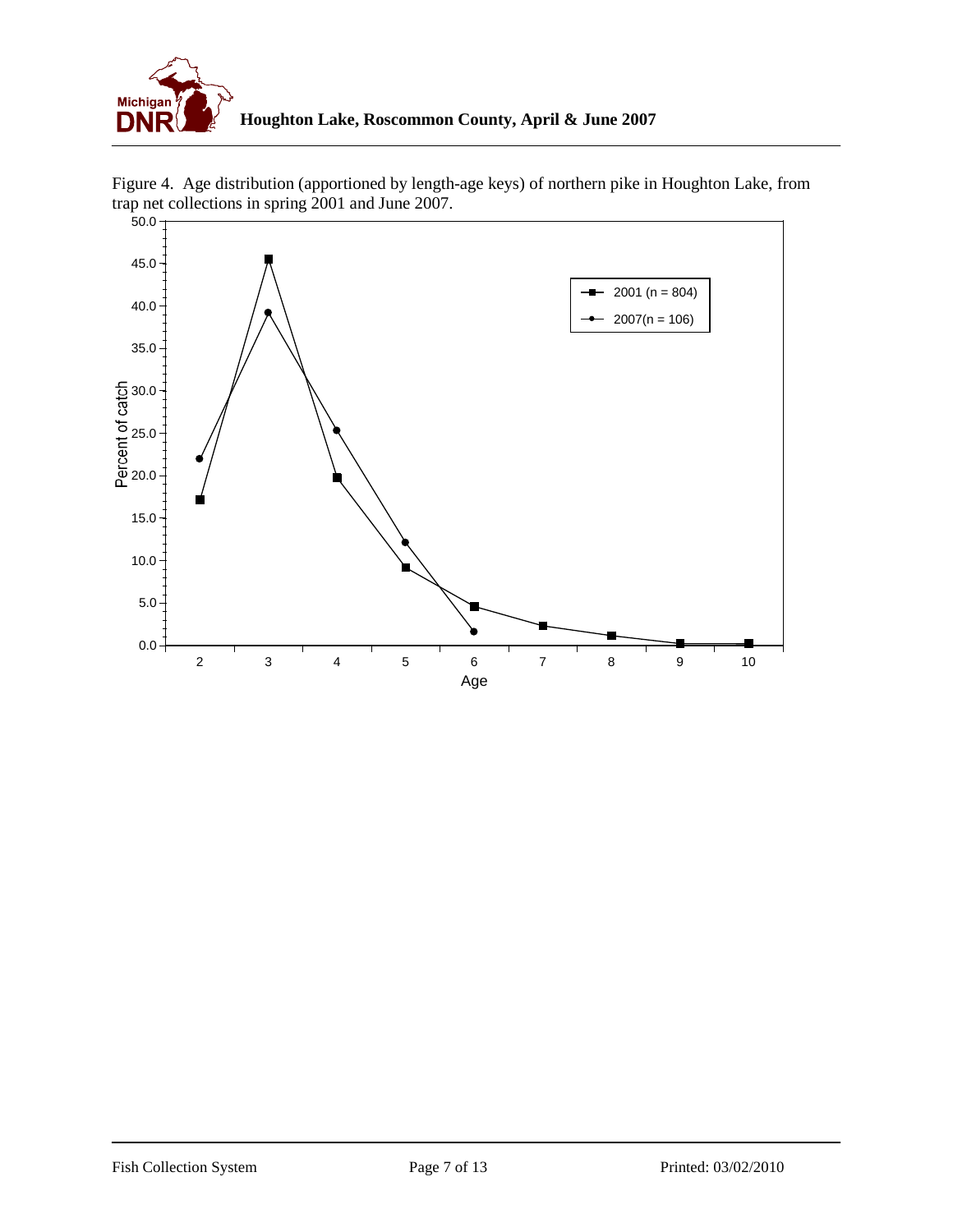

|              | July-<br>August 1948 June 1962 July<br>1922 |      | 1955   |        | July May- May June- July<br>1967 | 1971   | June<br>1972 | June<br>1983 | June June      | 1993 1998 | June<br>2007 |
|--------------|---------------------------------------------|------|--------|--------|----------------------------------|--------|--------------|--------------|----------------|-----------|--------------|
| Walleye      |                                             |      | $-2.9$ | $-1.1$ |                                  | $-2.0$ |              | 0.0          | $-1.1$         | $-1.1$    | $-0.8$       |
|              |                                             |      | (52)   | (45)   |                                  | (15)   |              | (87)         | $(151)$ $(53)$ |           | (46)         |
| Largemouth   |                                             | 2.2  | 0.0    |        | 0.2                              |        |              |              | 0.1            | 0.3       | 0.8          |
| bass         |                                             | (8)  | (37)   |        | (8)                              |        |              |              | (29)           | (27)      | (28)         |
| Smallmouth   |                                             | 0.2  |        |        | 1.6                              |        |              | 0.6          | 0.4            | $-0.1$    | 1.6          |
| bass         |                                             | (5)  |        |        | (5)                              |        |              | (53)         | (32)           | (51)      | (26)         |
| Northern     |                                             |      |        | $-1.8$ | $-1.5$                           |        |              | $-2.0$       | $-2.2$         | $-0.5$    | $-2.1$       |
| pike         |                                             |      |        | (29)   | (53)                             |        |              | (50)         | (58)           | (20)      | (93)         |
| Bluegill     | 0.6                                         | 1.1  | 0.2    | 0.7    | 0.4                              |        | 0.6          | 0.2          | 1.0            | 0.9       | 0.5          |
|              | (23)                                        | (55) | (78)   | (59)   | (327)                            |        | (108)        | (99)         | (97)           | (85)      | (101)        |
| Pumpkinseed  | $-0.2$                                      | 1.2  | 0.8    | 0.3    | 0.6                              |        | 0.6          | 0.7          | 0.8            | 1.0       | 1.4          |
|              | (79)                                        | (71) | (80)   |        | $(18)$ $(134)$                   |        | (104)        | (32)         | (39)           | (35)      | (44)         |
| Rock bass    | 0.4                                         | 0.8  | 0.6    | 0.6    | 1.6                              |        | 0.5          | 0.8          | 0.8            | 1.1       | 1.1          |
|              | (115)                                       | (28) | (72)   |        | $(50)$ $(131)$                   |        | (85)         | (51)         | (74)           | (49)      | (28)         |
| <b>Black</b> |                                             | 0.1  | 0.7    | 0.6    |                                  |        | 0.5          | 0.4          | 0.2            | 0.2       | 0.5          |
| crappie      |                                             | (5)  | (40)   | (5)    |                                  |        | (13)         | (39)         | (89)           | (36)      | (34)         |
| Yellow       |                                             |      |        | $-0.7$ | $-1.5$                           |        | $-1.4$       | $-1.9$       | $-1.7$         | $-0.6$    | $-1.9$       |
| perch        |                                             |      |        | (14)   | (43)                             |        | (14)         | (43)         | (52)           | (31)      | (27)         |

Table 1. Mean growth indices from 1922-2007 for Houghton Lake. Values in parentheses indicate number of fish aged. Mean growth index is a comparison to state average growth rates.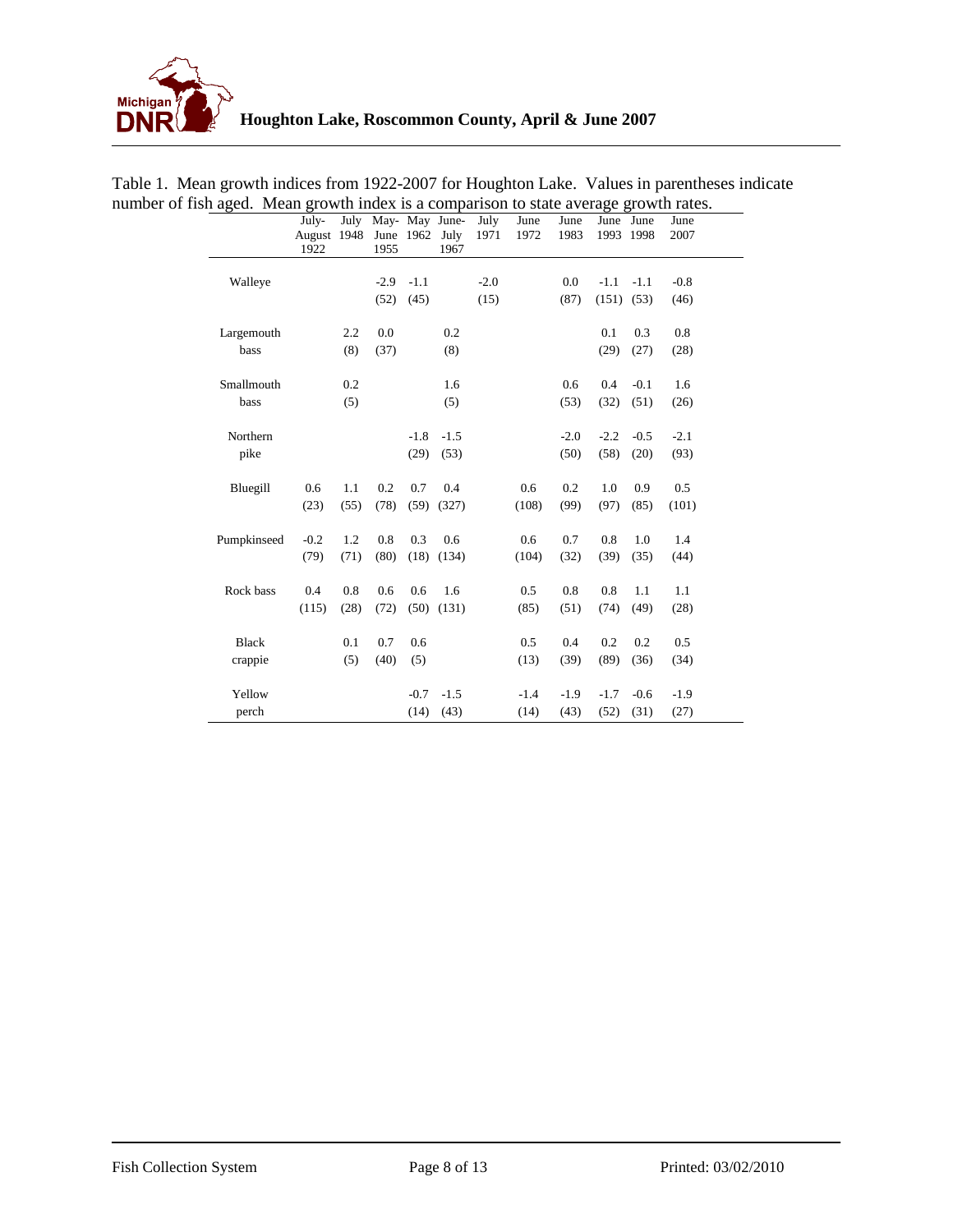

| <b>June</b>    |                          |                                        |                     |                |                                                                                                               |                                                       | Spring                                 |                                    |
|----------------|--------------------------|----------------------------------------|---------------------|----------------|---------------------------------------------------------------------------------------------------------------|-------------------------------------------------------|----------------------------------------|------------------------------------|
|                | <b>Trap nets</b>         |                                        |                     | Trap nets      | Fyke nets                                                                                                     | Electrofishing                                        |                                        |                                    |
|                |                          |                                        |                     |                |                                                                                                               |                                                       |                                        |                                    |
|                |                          |                                        |                     |                |                                                                                                               |                                                       |                                        | 2007                               |
|                |                          |                                        |                     |                |                                                                                                               |                                                       |                                        |                                    |
|                |                          |                                        |                     |                |                                                                                                               |                                                       |                                        |                                    |
|                |                          |                                        |                     |                |                                                                                                               |                                                       |                                        |                                    |
|                |                          | $\mathbf 1$                            | $\mathbf{1}$        |                |                                                                                                               |                                                       |                                        |                                    |
|                |                          |                                        |                     |                |                                                                                                               |                                                       |                                        |                                    |
|                |                          |                                        | 6                   |                |                                                                                                               | 117                                                   |                                        | 2                                  |
| 3              | 9                        | 6                                      | 5                   | $\overline{c}$ | 238                                                                                                           | 144                                                   | 222                                    | 10                                 |
|                | 6                        | $\overline{4}$                         | $\overline{2}$      | 9              | 371                                                                                                           | 210                                                   | 274                                    | 75                                 |
| 3              | 5                        | 3                                      | $\overline{2}$      | 6              | 401                                                                                                           | 191                                                   | 197                                    | 116                                |
|                | $\overline{2}$           | $\overline{4}$                         | 5                   | $\overline{2}$ | 220                                                                                                           | 123                                                   | 124                                    | 52                                 |
| $\overline{7}$ | 9                        |                                        | $\mathbf{1}$        | 3              | 110                                                                                                           | 59                                                    | 42                                     | $\mathbf{9}$                       |
|                | $\overline{2}$           |                                        |                     | $\overline{4}$ | 46                                                                                                            | 32                                                    | 22                                     | $\mathbf{1}$                       |
| 11             |                          | $\sqrt{2}$                             |                     |                | 30                                                                                                            | 13                                                    | $\overline{7}$                         | $\,1$                              |
|                |                          | $\mathbf{1}$                           | $\mathbf 1$         | $\mathbf{1}$   | 10                                                                                                            | $\overline{4}$                                        | 3                                      | $\overline{2}$                     |
|                |                          |                                        |                     |                | 13                                                                                                            | 6                                                     | 3                                      |                                    |
|                |                          |                                        |                     |                | $\,8\,$                                                                                                       | 7                                                     | $\overline{3}$                         | 1                                  |
|                | $\mathbf 1$              |                                        |                     |                | 5                                                                                                             | 5                                                     |                                        |                                    |
|                | 1                        |                                        |                     |                | $\overline{3}$                                                                                                | $\overline{3}$                                        |                                        |                                    |
|                | $\mathbf 1$              |                                        |                     |                | $\mathbf{1}$                                                                                                  | $\,1$                                                 |                                        |                                    |
|                |                          |                                        |                     |                | $\overline{2}$                                                                                                | $\mathbf{1}$                                          |                                        |                                    |
|                |                          |                                        |                     |                | $\mathbf{1}$                                                                                                  |                                                       |                                        |                                    |
| 31.0           | 51.0                     | 36.0                                   | 28.0                | 43.0           | 2028.0                                                                                                        | 1164.0                                                | 1153.0                                 | 269.0                              |
| 20.0           | 20.0                     | 29.0                                   | 18.0                | 15.0           | 336.0                                                                                                         | 215.0                                                 |                                        | 3.5                                |
| 1.6            | 2.6                      | 1.2                                    | 1.6                 | 2.9            | 6.0                                                                                                           | 5.4                                                   | $23.4^a$                               | 76.9                               |
|                |                          |                                        |                     |                |                                                                                                               |                                                       |                                        |                                    |
| 18.2           | 17.0                     | 15.9                                   | 16.0                | 15.8           | 16.5                                                                                                          | 16.3                                                  | 16.3                                   | 17.5                               |
|                | 1972<br>$\mathbf 1$<br>6 | 1983<br>$\overline{2}$<br>$\,8\,$<br>5 | 1993<br>1<br>5<br>9 | 1998<br>5      | 2007<br>6<br>$\mathbf{1}$<br>$\overline{4}$<br>3<br>$\overline{c}$<br>$\sim$ CDUE determined from $2$ effects | 2001<br>$\overline{2}$<br>20<br>8<br>83<br>258<br>199 | Spring<br>2001<br>3<br>11<br>55<br>179 | 2001<br>9<br>9<br>36<br>102<br>100 |

| Table 2. Walleye size distributions, catch per unit effort (CPUE), and average lengths from net and |  |
|-----------------------------------------------------------------------------------------------------|--|
| electrofishing surveys in Houghton Lake.                                                            |  |

a. CPUE determined from 2 efforts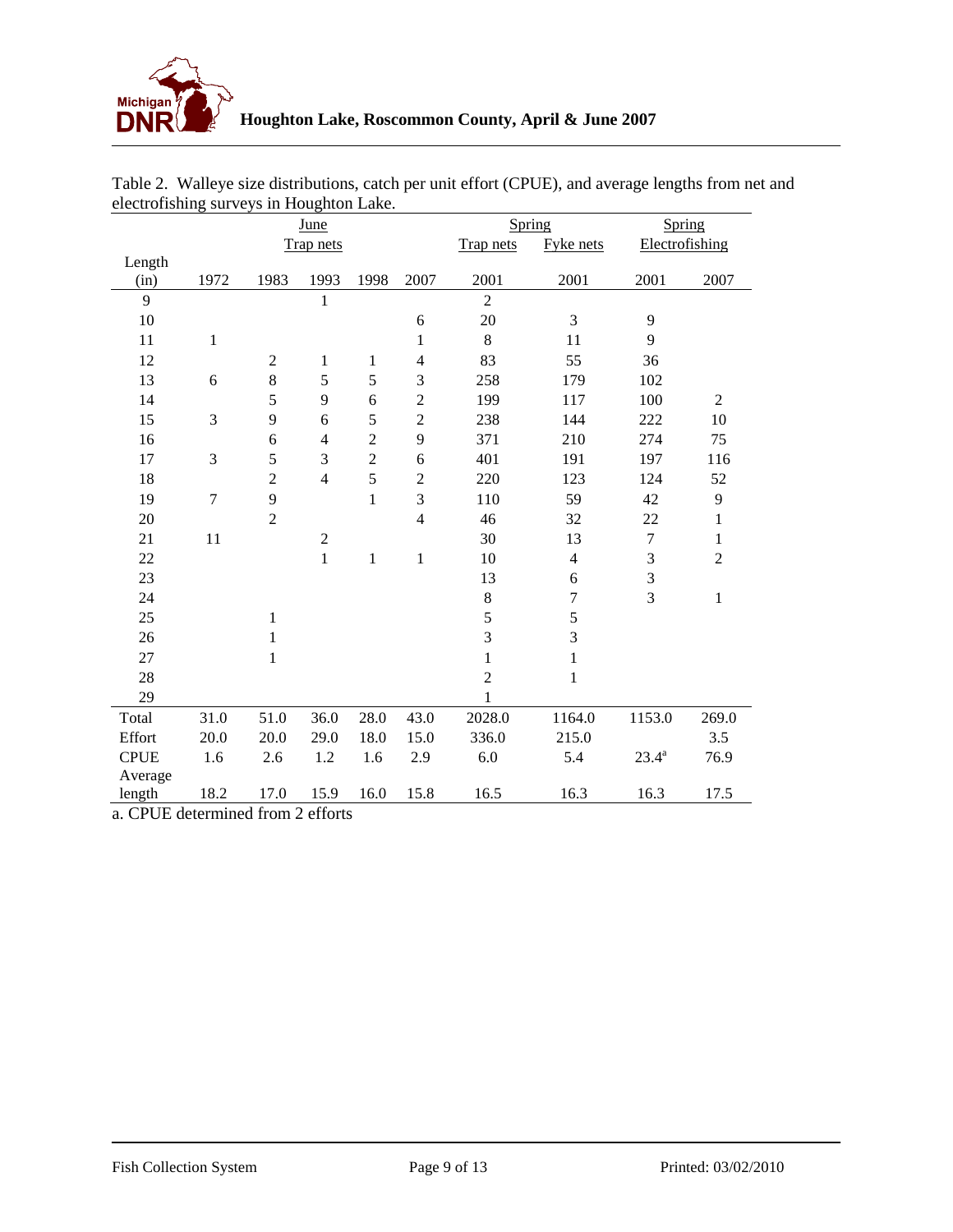

|             |            | June             |                |                |                         |                         | Spring           | Spring             |                  |
|-------------|------------|------------------|----------------|----------------|-------------------------|-------------------------|------------------|--------------------|------------------|
|             |            |                  | Trap net       |                |                         | Trap net                | Fyke net         | Electrofishing     |                  |
| Length (in) | 1972       | 1983             | 1993           | 1998           | 2007                    | 2001                    | 2001             | 2001               | 2007             |
| 9           |            |                  |                |                |                         | $\boldsymbol{0}$        | $\,1\,$          |                    |                  |
| $10\,$      |            |                  |                |                |                         | $\boldsymbol{0}$        |                  |                    |                  |
| 11          |            |                  |                |                | $\,1$                   | $\,1$                   |                  |                    |                  |
| 12          |            |                  |                |                |                         | $\boldsymbol{0}$        |                  |                    |                  |
| 13          |            |                  |                |                |                         | $\overline{4}$          | $\mathbf{1}$     | $\,1$              |                  |
| 14          |            |                  |                |                | $\,1$                   | 3                       | $\,1\,$          |                    |                  |
| 15          |            |                  |                |                |                         | 6                       | $\sqrt{2}$       |                    |                  |
| 16          |            |                  | $\overline{c}$ |                | 5                       | 13                      | 9                |                    |                  |
| $17\,$      | $\sqrt{6}$ | $\,1\,$          | $\overline{c}$ |                | $\,8\,$                 | 19                      | $\overline{7}$   | $\sqrt{2}$         |                  |
| 18          |            | $\boldsymbol{7}$ | $\overline{4}$ |                | 12                      | 64                      | 16               | $\,1$              |                  |
| 19          | $8\,$      | 13               | 9              | $\sqrt{2}$     | $17\,$                  | 85                      | $22\,$           | 5                  |                  |
| 20          |            | $\boldsymbol{7}$ | 17             | $\sqrt{6}$     | 15                      | 111                     | 40               | $\overline{4}$     |                  |
| 21          | 3          | $\sqrt{3}$       | 5              |                | 19                      | 104                     | 34               | $\mathfrak{Z}$     | $\boldsymbol{2}$ |
| $22\,$      |            | 3                |                | $\mathfrak{2}$ | 14                      | 92                      | 40               | $\,1$              |                  |
| 23          |            | $\overline{2}$   | $\sqrt{2}$     | 3              | $\boldsymbol{7}$        | 68                      | 25               | $\overline{4}$     |                  |
| 24          |            |                  | $\mathbf 1$    | $\mathbf{1}$   | $\overline{\mathbf{4}}$ | 73                      | 14               | $\,1$              |                  |
| 25          |            |                  | $\,1$          | 3              | $\,1$                   | 41                      | $\boldsymbol{7}$ | $\boldsymbol{2}$   |                  |
| $26\,$      |            | $\,1\,$          |                |                | $\,1$                   | $25\,$                  | $\boldsymbol{7}$ | $\mathbf{1}$       |                  |
| $27\,$      |            |                  |                |                | $\mathbf{1}$            | $25\,$                  | 6                | $\mathbf 1$        |                  |
| 28          |            |                  |                |                |                         | $17\,$                  | $\mathbf{9}$     |                    |                  |
| 29          |            |                  |                |                |                         | 13                      | 5                |                    |                  |
| 30          |            |                  |                |                |                         | 9                       | 5                |                    |                  |
| 31          |            | $\,1$            |                |                |                         | $\overline{4}$          | $\overline{c}$   |                    |                  |
| 32          |            |                  |                |                |                         | $\overline{\mathbf{4}}$ | $\,1\,$          |                    |                  |
| 33          |            |                  |                |                |                         | $\overline{4}$          | $\,1$            |                    |                  |
| 34          |            |                  |                |                |                         | 6                       |                  |                    |                  |
| 35          |            |                  |                |                |                         | 5                       |                  |                    |                  |
| 36          |            |                  |                |                |                         | $\,1$                   |                  |                    |                  |
| 37          |            |                  |                |                |                         | 3                       | $\,1$            |                    |                  |
| 38          |            |                  |                |                |                         | 3                       |                  |                    |                  |
| 39          |            |                  |                |                |                         | $\,1$                   |                  |                    |                  |
| 40          |            |                  |                |                |                         | $\overline{0}$          |                  |                    |                  |
| 41          |            |                  |                |                |                         | $\,1$                   |                  |                    |                  |
| Total       | 17         | 38               | 43             | 17             | 106                     | 805                     | 256              | 26                 | $\overline{2}$   |
| Effort      | $20\,$     | $20\,$           | 29             | 18             | 15                      | 336                     | 215              |                    | 3.5              |
| <b>CPUE</b> | 0.9        | 1.9              | 1.5            | 0.9            | 7.1                     | $2.4\,$                 | $1.2\,$          | $0.4^{\mathrm{a}}$ | $0.6\,$          |
| Average     |            |                  |                |                |                         |                         |                  |                    |                  |
| length      | 19.1       | 20.6             | 20.2           | 22.3           | 20.5                    | 22.6                    | 22.3             | 21.8               | 21.5             |

Table 3. Northern pike size distributions, catch per unit effort (CPUE), and average lengths from net and electrofishing surveys in Houghton Lake.

a. CPUE determined from 2 efforts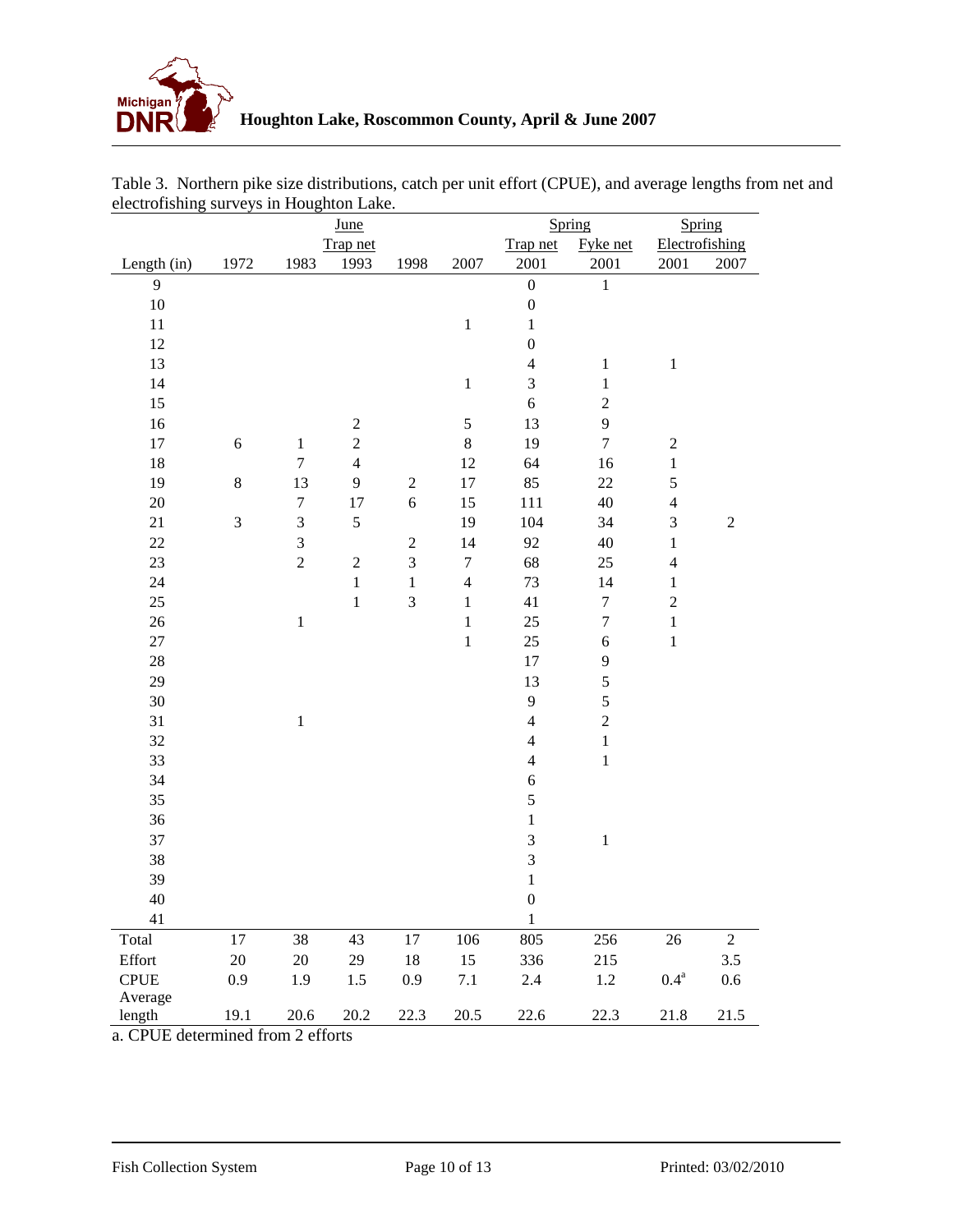

| Length (in)    | 1972 | 1983           | 1993 | 1998 | 2007 |
|----------------|------|----------------|------|------|------|
| $\overline{2}$ |      |                |      | 2    |      |
| 3              | 3    | 1              |      |      | 5    |
| 4              | 3    | 5              |      | 11   | 5    |
| 5              | 27   | 5              | 6    | 41   | 4    |
| 6              | 27   | 21             | 17   | 81   | 19   |
| 7              | 28   | 29             | 39   | 45   | 117  |
| 8              | 27   | 24             | 57   | 3    | 90   |
| 9              | 20   | 21             | 121  | 3    | 23   |
| 10             | 9    | $\overline{2}$ | 32   | 3    | 3    |
| Total          | 144  | 108            | 272  | 189  | 266  |
| Effort         | 20   | 20             | 29   | 18   | 15   |
| <b>CPUE</b>    | 7.2  | 5.4            | 9.4  | 10.5 | 17.7 |
| Average        |      |                |      |      |      |
| length         | 7.4  | 7.7            | 8.8  | 6.5  | 7.8  |

Table 4. Bluegill size distributions, catch per unit effort (CPUE), and average lengths from June trap net surveys in Houghton Lake.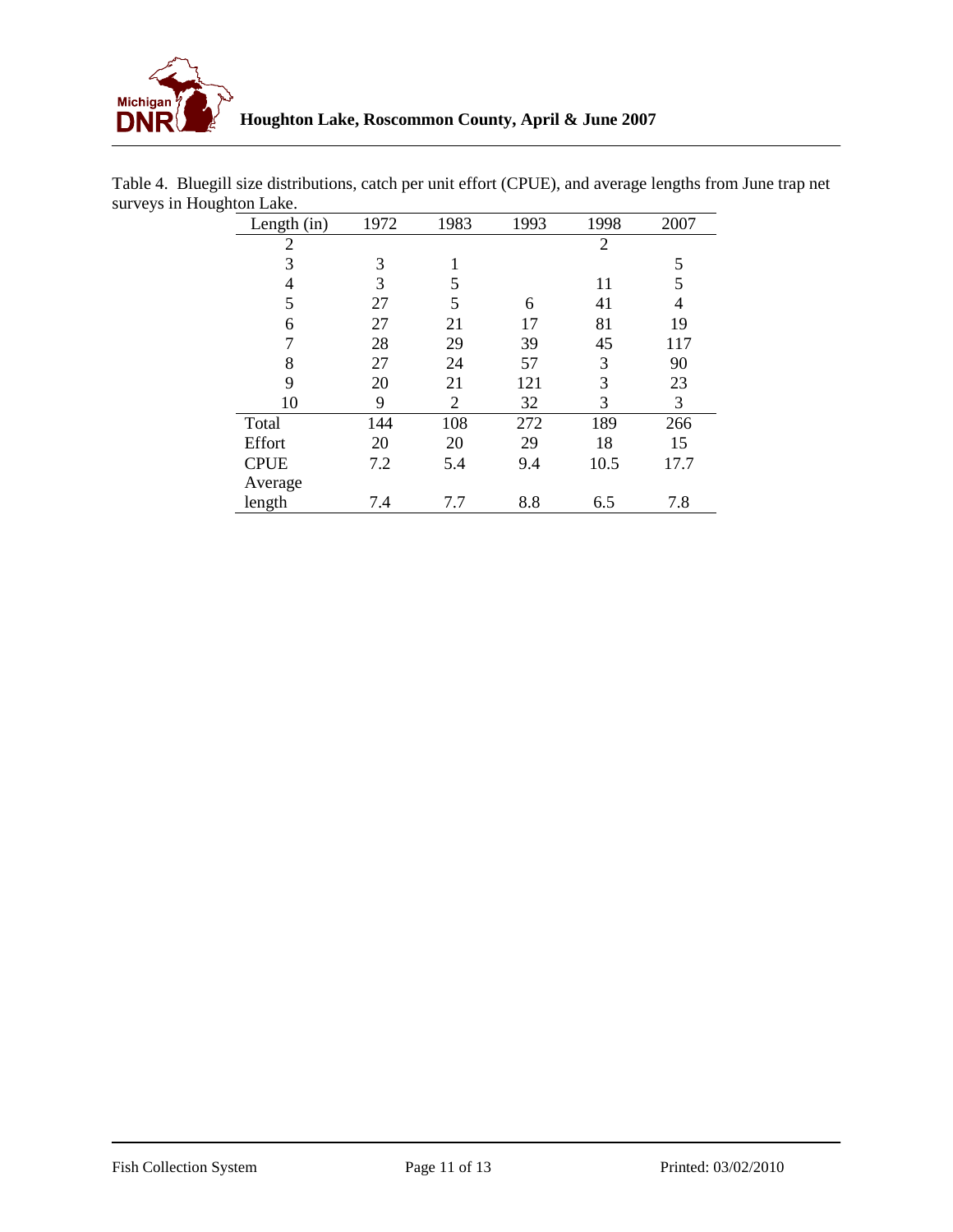

| Table 5. Bluegill size structures, length frequency ranks, and growth ranks in Houghton Lake from June |
|--------------------------------------------------------------------------------------------------------|
| trap net catches. Size and growth ranks (very poor, poor, acceptable, satisfactory, good, excellent,   |
| superior) determined by methods described by Schneider (1990). Refer to Table 1 for growth indices.    |

|                  |        |              |                              |      |      |      |           | or accommod by includes described by Bennetder (1770). Refer to Table 1101 growth mateur |
|------------------|--------|--------------|------------------------------|------|------|------|-----------|------------------------------------------------------------------------------------------|
| Date of          | Sample | Length       | Average % > 6" % > 7" % > 8" |      |      |      | Size      | Growth                                                                                   |
| sample           | size   | Range (in)   | size                         |      |      |      | rank      | rank                                                                                     |
|                  |        |              |                              |      |      |      |           |                                                                                          |
| June 1972        | 144    | $3.5 - 10.5$ | 7.4                          | 77.1 | 58.3 | 38.9 | Excellent | Good                                                                                     |
| June 1983        | 108    | $3.5 - 10.5$ | 7.7                          | 89.8 | 70.4 | 43.5 |           | Excellent Satisfactory                                                                   |
| June 1993        | 272    | $5.5 - 10.5$ | 8.8                          | 97.8 | 91.5 | 77.2 | Superior  | Excellent                                                                                |
| <b>June 1998</b> | 189    | $2.5 - 10.5$ | 6.5                          | 71.4 | 28.6 | 4.8  | Good      | Good                                                                                     |
| <b>June 2007</b> | 266    | $3.5 - 10.5$ | 7.8                          | 94.7 | 87.6 | 43.6 | Superior  | Superior                                                                                 |